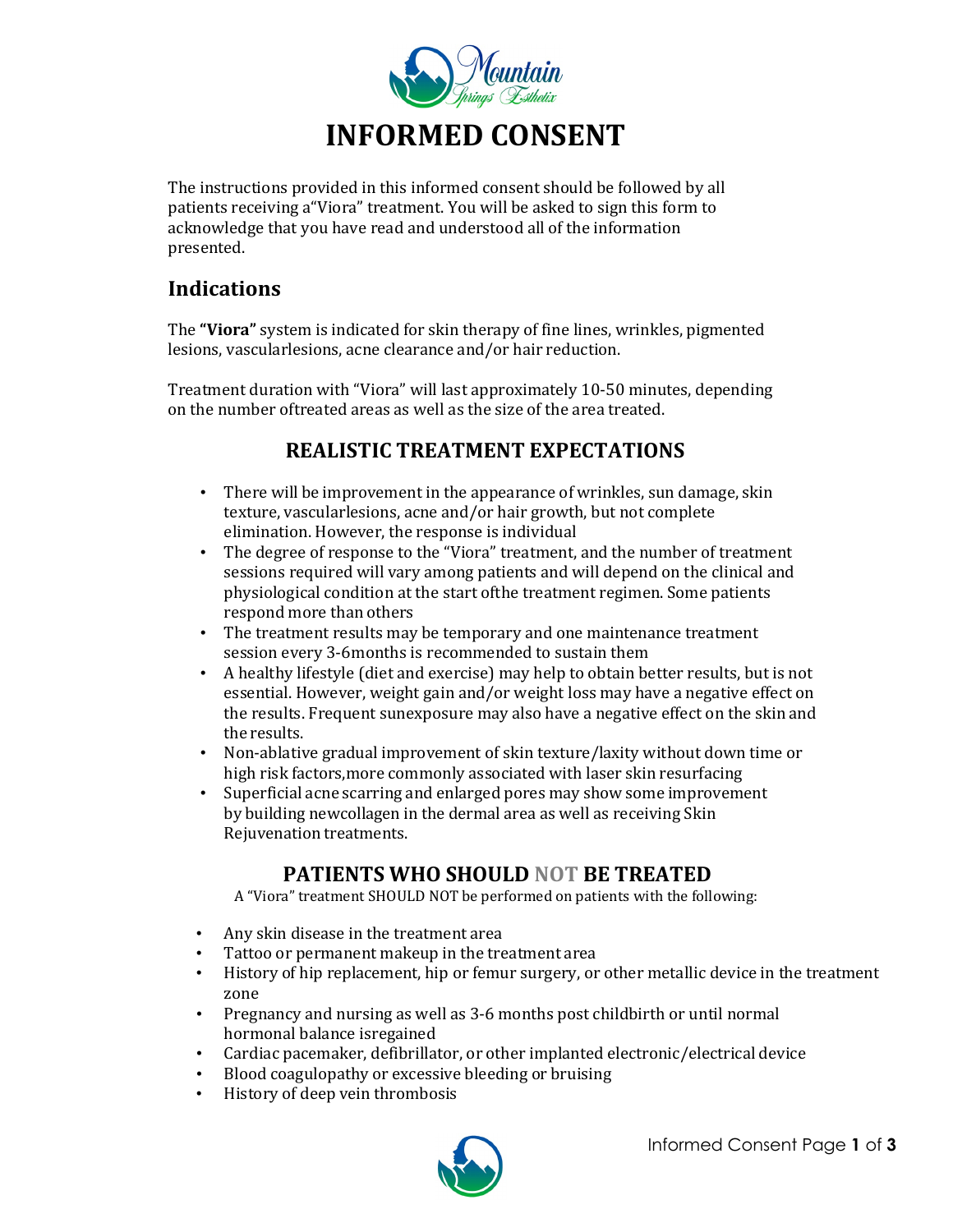

- Use of Accutane within the past 6 months<br>• Use of blood thinning medications wheth
- Use of blood thinning medications, whether prescription or over-the-counter (including Coumadin or other prescription blood thinners, corticosteroids, chronic use of NSAIDs, vitamin E,garlic supplements, ginkgo, ginseng, St. John's Wort)
- Active or recent malignancy (excluding cutaneous basal cell carcinoma [i](#page-2-0) or squamous cellcarcinoma, provided there is no involvement of the treatment area)
- Uncontrolled thyroid disease
- HIV positive
- Any prior aesthetic or medical surgery affecting the area to be treated (liposuction, subcision), inthe 3 months before the treatment
- Any history of disease which may be stimulated by heat, such as Herpes in the treatment area
- Any endocrine disorder, such as diabetes<br>• Any diseases which may be stimulated by
- Any diseases which may be stimulated by light or heat (such as Herpes Simplex)

## **Additional contraindications for V-ST treatments**

- Patients who receive Botox injections should avoid any treatment for 5-7 days thereafter
- Patients who have undergone chemical peels or natural fillers should avoid treatment for atleast two (2) weeks before beginning the skin tightening treatment
- Patients should wait at least 3-6 months after deep chemical peels and laser fillings
- Patients who had epilation treatments must wait at least 6 weeks before commencing thetreatment course for hair removal.

## **Additional contraindications for V-IPL and V-Nd:YAG treatments**

- Epilepsy
- Sunburns, exposure to sun or artificial tanning during the past 3-4 weeks prior to treatment
- Vitiligo or tendency to hypopigmentation
- Use of photosensitive medication or herbs within 2 weeks prior to treatment (such as Isotretinoin, tetracycline, or St. John's Wort.)

**ADVERSE EXPERIENCES -** The following adverse effects may be experienced. While these symptoms are rare and temporary, they are to be carefully considered following treatment and prior to continuing thetreatment:

- Discomfort<br>• Excessive sk
- Excessive skin redness (erythema) and/or mild swelling (edema)<br>• Changes in skin texture (crust, blister, burn)
- Changes in skin texture (crust, blister, burn)
- Urticaria (hives)
- Purpura or ecchymosis (bruising)<br>• Hematoma
- Hematoma<br>• Allergic con
- Allergic contact dermatitis to the acoustic contact gel

**\*Call the spa immediately if you have any unexpected problems after the procedure.**